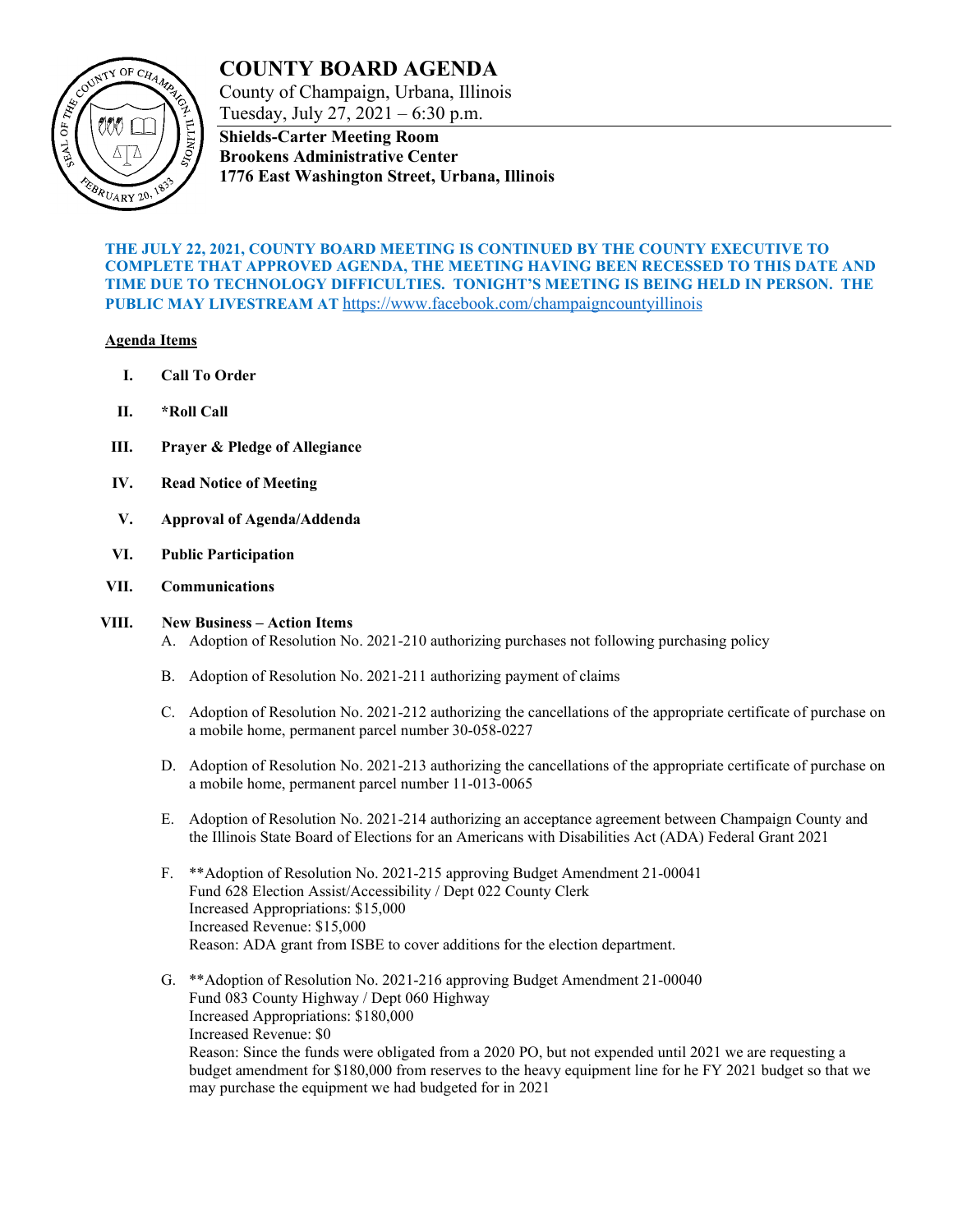**IX.** 

| Н.                                                                                          | ** Adoption of Resolution No. 2021-217 approving Budget Amendment 21-00042<br>Fund 083 County Highway / Dept 060 Highway<br>Increased Appropriations: \$110,000<br>Increased Revenue: \$110,000<br>Reason: Champaign County Highway Department will oversee construction and invoice IDOT for the roadway<br>costs associated with the RR crossing upgrade. IDOT will reimburse Champaign County Highway for 100% of<br>the construction costs associated with the RR crossing upgrade.                                                                                                                                                                                                                                                                      |
|---------------------------------------------------------------------------------------------|--------------------------------------------------------------------------------------------------------------------------------------------------------------------------------------------------------------------------------------------------------------------------------------------------------------------------------------------------------------------------------------------------------------------------------------------------------------------------------------------------------------------------------------------------------------------------------------------------------------------------------------------------------------------------------------------------------------------------------------------------------------|
| I.                                                                                          | Request approval to release an RFQ for a comprehensive workforce study                                                                                                                                                                                                                                                                                                                                                                                                                                                                                                                                                                                                                                                                                       |
| J.                                                                                          | Adoption of Resolution No. 2021-218 appointing Douglas Short to the East Lawn Burial Park Association, term<br>ending 6/30/2027                                                                                                                                                                                                                                                                                                                                                                                                                                                                                                                                                                                                                              |
| Κ.                                                                                          | Adoption of Resolution No. 2021-219 appointing David Short to the East Lawn Burial Park Association, term<br>ending 6/30/2026                                                                                                                                                                                                                                                                                                                                                                                                                                                                                                                                                                                                                                |
| L.                                                                                          | Adoption of Resolution No. 2021-220 appointing Craig Wise to the Prairie View Cemetery Association, term<br>ending 6/30/2027                                                                                                                                                                                                                                                                                                                                                                                                                                                                                                                                                                                                                                 |
|                                                                                             | M. Adoption of Resolution No. 2021-221 appointing Dorothy Vura-Weis to the Champaign County Board of<br>Health, term ending 6/30/2024                                                                                                                                                                                                                                                                                                                                                                                                                                                                                                                                                                                                                        |
|                                                                                             | N. Adoption of Resolution No. 2021-222 appointing Steve Newnum to the Penfield Public Water District, term<br>ending 5/31/2024                                                                                                                                                                                                                                                                                                                                                                                                                                                                                                                                                                                                                               |
|                                                                                             | O. Adoption of Resolution No. 2021-223 appointing William Goodman to the Champaign County Forest Preserve,<br>term ending $6/30/2026$                                                                                                                                                                                                                                                                                                                                                                                                                                                                                                                                                                                                                        |
| Ρ.                                                                                          | Adoption of Resolution No. 2021-224 appointing John Bergee to the Board of Review, term ending 5/31/2023                                                                                                                                                                                                                                                                                                                                                                                                                                                                                                                                                                                                                                                     |
| Q.                                                                                          | Adoption of Resolution No. 2021-225 appointing Monte Cherry to the Sangamon Valley Public Water District,<br>term ending $5/31/2024$                                                                                                                                                                                                                                                                                                                                                                                                                                                                                                                                                                                                                         |
| R.                                                                                          | <b>Broadband Task Force Appointments</b>                                                                                                                                                                                                                                                                                                                                                                                                                                                                                                                                                                                                                                                                                                                     |
| S.                                                                                          | **Reconsideration and Adoption of Resolution No. 2021-207 approving Budget Amendment 21-00038<br>Fund 840 American Rescue Plan Act / Dept 906Community Services<br>Increased Appropriations: \$770,436<br>Increased Revenue: \$0                                                                                                                                                                                                                                                                                                                                                                                                                                                                                                                             |
|                                                                                             | Reason: ARPA funding to Mental Health Board for programs 7/1/21-6/30/22. See attached memo                                                                                                                                                                                                                                                                                                                                                                                                                                                                                                                                                                                                                                                                   |
| Т.                                                                                          | **Reconsideration and Adoption of Resolution No. 2021-208 approving Budget Amendment 21-00039<br>Fund 090 Mental Health / Dept 053 Mental Health Board<br>Increased Appropriations: \$385,218<br>Increased Revenue: \$770,436                                                                                                                                                                                                                                                                                                                                                                                                                                                                                                                                |
|                                                                                             | Reason: This ARPA funding will be utilized by the CCMHB to expand grant funding for local agencies<br>providing mental health and substance abuse treatment services to individuals and families in Champaign<br>County. This expanded grant funding will allow local agencies to continue to strive to meet the growing need<br>for these services in Champaign County. The CCMHB grant year runs from July 1 through June 30. In order to<br>provide consistent, uninterrupted grant funding for these local agencies throughout the entirety of the upcoming<br>grant year, 50% of the ARPA funding will be utilized from July 1 through December 31 of FY21. The<br>remaining 50% of ARPA funds will be utilized from January 1 through June 30 of FY22. |
| <b>Discussion/Information Only</b><br>A. Update from Treasurer's Office (to be distributed) |                                                                                                                                                                                                                                                                                                                                                                                                                                                                                                                                                                                                                                                                                                                                                              |
|                                                                                             |                                                                                                                                                                                                                                                                                                                                                                                                                                                                                                                                                                                                                                                                                                                                                              |

B. Update from the Auditor's Office (to be distributed)